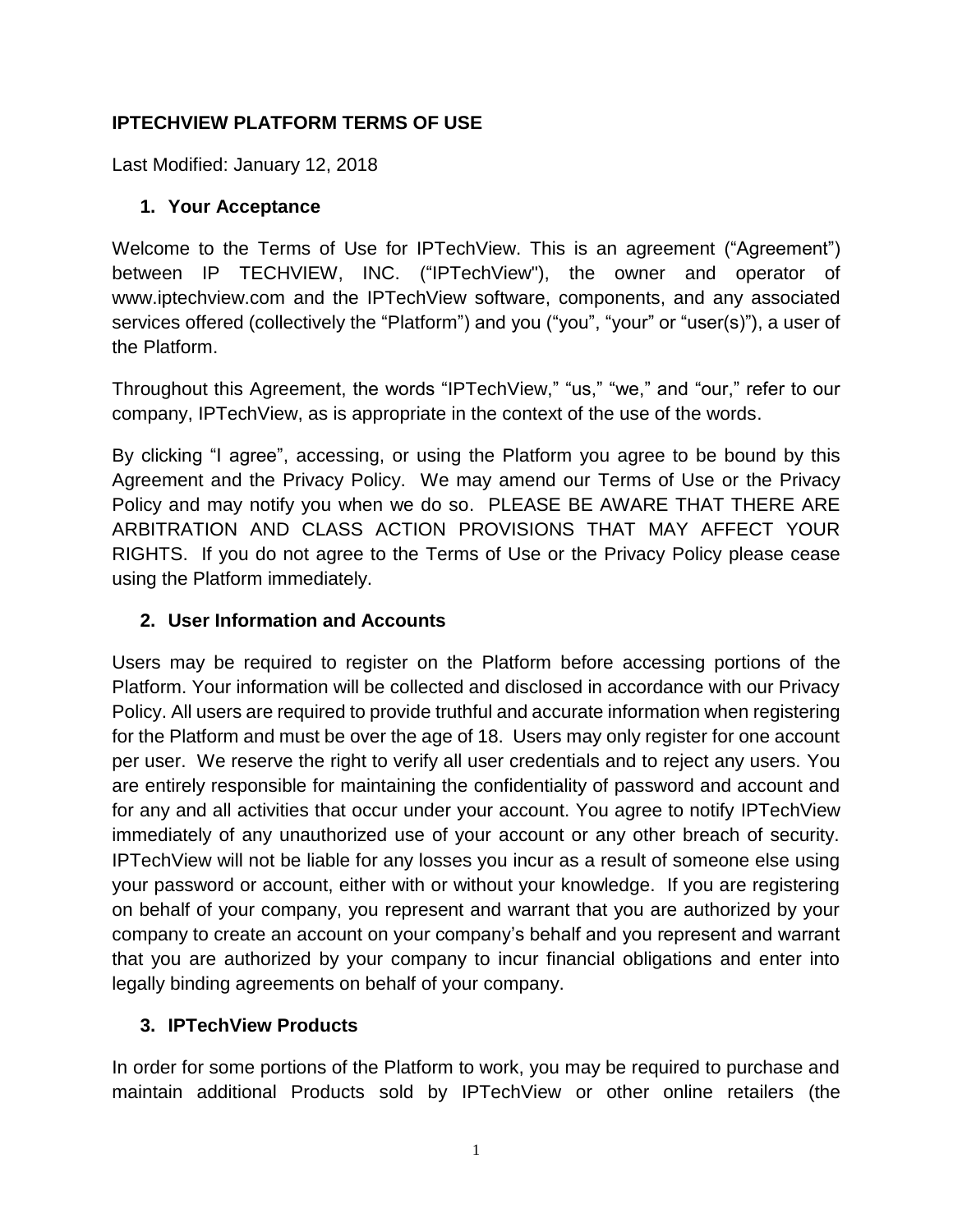"Product(s)"). IPTechView is not responsible for providing or paying for any such Products or any related equipment and under no circumstances will IPTechView be responsible for any additional equipment required by you to access the Platform. Failure by you to obtain any additional Products or additional equipment may result in the inoperability of the Platform. Except for any warranties provided at the time of purchase, IPTechView makes no warranties for any Products sold. Specifically, IPTechView makes no warranties as to the functionality of any Products or the integration of such Products into the Platform.

## **4. Transmission Issues and Remote Resources**

You will immediately notify IPTechView of any problems or issues with the Platform. You understand that no form of monitoring is error-free and that IPTechView cannot be responsible for any interruption to the Platform including but not limited to interruption due to faulty Products, equipment, faulty transmission systems, power outages, other interruptions in transmission services, or transmission systems that have been tampered with. YOU ACKNOWLEDGE THAT IN ADDITION TO THE POTENTIAL TRANSMISSION ISSUES DESCRIBED ABOVE, THE TRANSMISSION OF SIGNALS BY MEANS OF WIRELESS COMMUNICATIONS BETWEEN THE PLATFORM AND ANY PRODUCTS MAY BE AFFECTED BY SIGNAL STRENGTH AND CHANNEL AVAILABILITY AT YOUR LOCATION, AS WELL AS OTHER ISSUES UNIQUE TO YOUR LOCATION OR RELATED TO THIRD-PARTY NETWORKS (collectively "Transmission Issues"). You agree that we shall not be liable for any inconvenience, loss, liability, or damage resulting from any interruption of the Platform, directly or indirectly caused by, or proximately resulting from any Transmission Issues. You also acknowledge that the use of certain transmission methods may be restricted or prohibited in or around particular environments, including, for example, airports, aircraft, hospitals and war zones. You agree to comply with all such restrictions.

The Platform may provide certain remote viewing, real time monitoring, and "live" access features and functionality (collectively "Remote Resources"). IPTechView cannot be responsible for any interruption, error, or other mistake related to the Remote Resources, you agree to release IPTechView from any liability related to the Remote Resources. In the event that there is an issue with any Remote Resources, IPTechView shall endeavor to ensure that such features and functionality will continue to work properly, but shall not be liable in the event they fail to do so.

#### **5. Dangerous Activities**

All information, data, and content found on the Platform is intended for informational and educational purposes only. The Platform or any information found within the Platform is not intended to, and does not, constitute legal or professional advice and may not be used for such purposes. You should not act or refrain from acting on the basis of any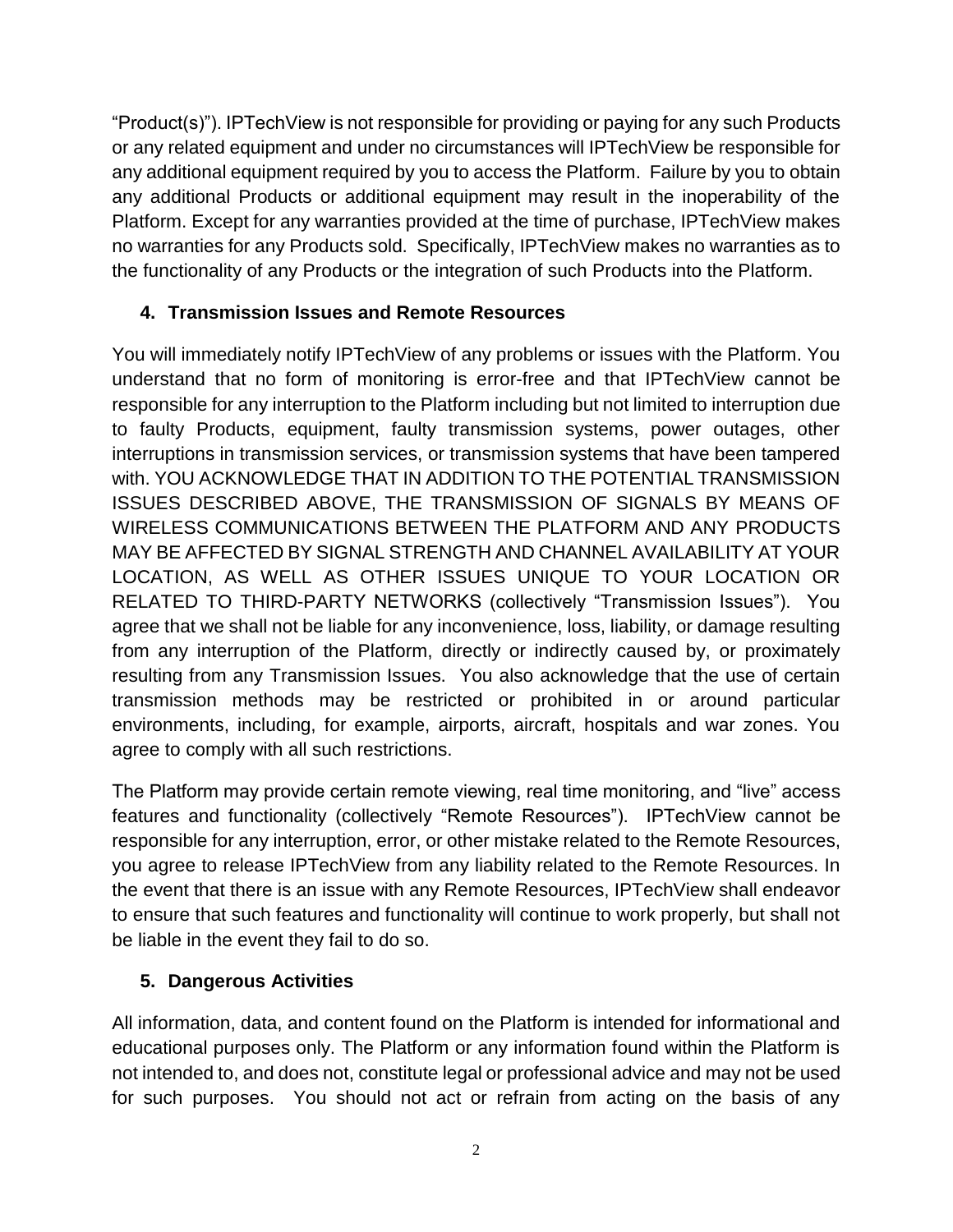information found on the Platform. The Platform and any associated Products are not failsafe and are not designed or intended for use in situations requiring fail-safe, error-free, emergency, secured, real-time, or interruption-free performance which could lead to severe injury to business, people, property, or the environment ("Dangerous Activities"). These Dangerous Activities may include, without limitation, vital business operations, personal communications, security, or activities where absolutely accurate data or information is required. You expressly assume the risks of any damages resulting from the Dangerous Activities and you expressly release us from any liability related to such Dangerous Activities. Additionally, we shall not be liable for any inconvenience, loss, liability, or damage resulting from any interruption of the Platform, directly or indirectly caused by, or proximately resulting from, any circumstances beyond our control, including, but not limited to, causes attributable to you or your property; inability to obtain access to the Platform or any associated Products; failure of any signal at the transmitter; failure of a communications satellite; strike; labor dispute; riot or insurrection; war; explosion; malicious mischief; fire, flood, lightning, earthquake, wind, ice, extreme weather conditions, or other acts of God; acts of terrorism, failure or reduction of power; or any court order, law, act or order of government restricting or prohibiting the operation of or access to the Platform.

#### **6. Access**

After registering and properly paying for the Platform, where required, we shall grant you access to Platform as permitted by us and in accordance with this Agreement. All rights not explicitly granted are reserved for IPTechView. If you breach this Agreement, your access to the Platform may be terminated at our discretion. Additionally, we may revoke your access to the Platform if we believe that your actions may harm us, our business interests, or any third-party rights. Failure by us to revoke your access does not act as a waiver of your conduct.

## **7. User Privacy**

We value your privacy and understand your privacy concerns. Our Privacy Policy is incorporated into this Agreement, and it governs your submission of information to the Platform. Please review our Privacy Policy so that you may understand our privacy practices. All information we collect is subject to our Privacy Policy, and by using the Platform you consent to all actions taken by us with respect to your information in compliance with the Privacy Policy. You further understand that any information collected by IPTechView may be transferred outside of your resident jurisdiction and/or to other countries for storage, processing and use by IPTechView and its affiliates.

## **8. Use of the Platform**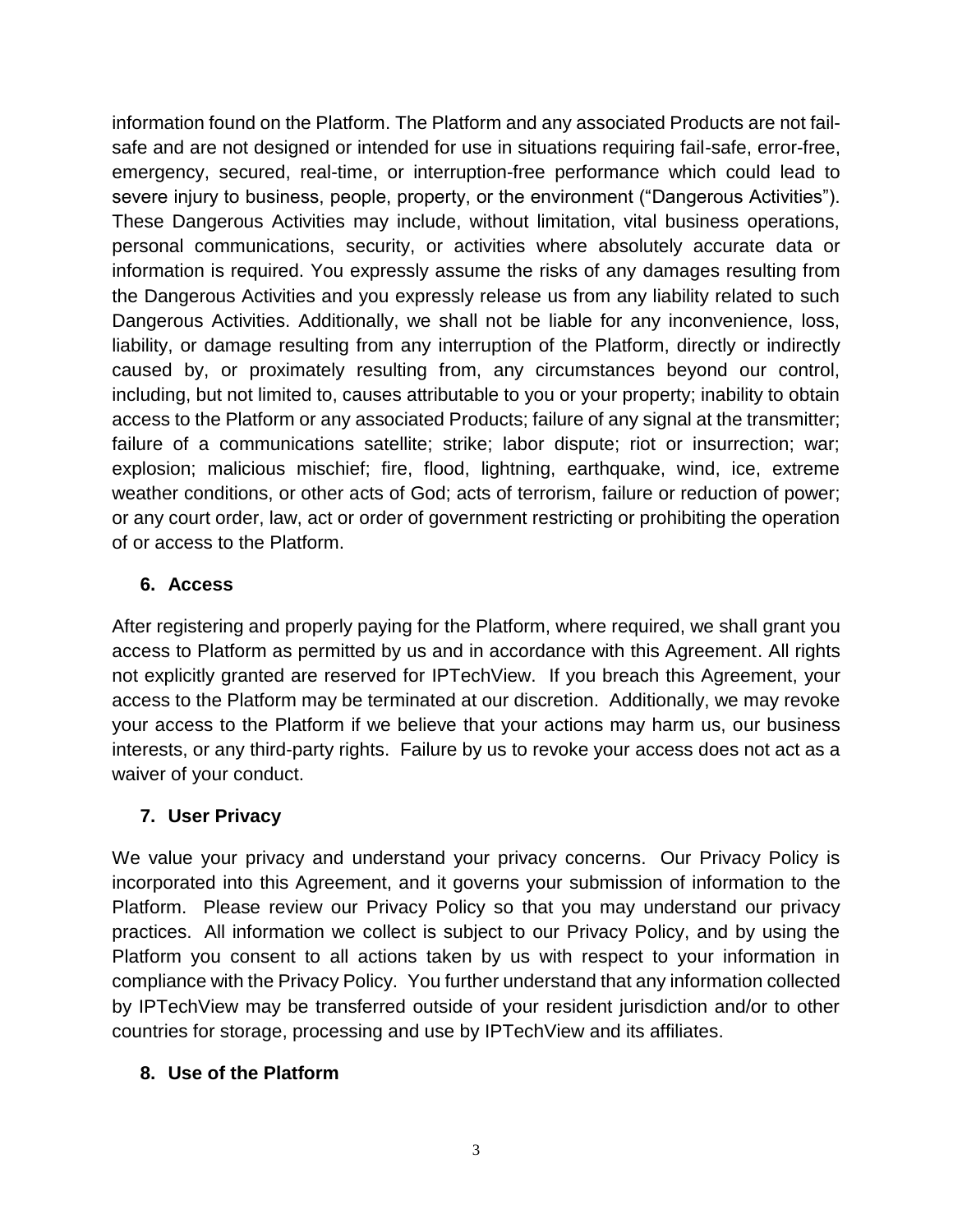When using the Platform, you are responsible for your and for any use of IPTechView made using your account. You agree to the following:

- You may not copy, distribute or disclose any part of the Platform in any medium, including without limitation by any automated or non-automated "scraping";
- You may not attempt to interfere with, compromise the system integrity or security, or decipher any transmissions to or from the servers running the Platform;
- You may not use any robot, spider, crawler, scraper or other automated means or interface not provided by us to access the Platform or to extract data;
- You may not use automated bots or other software to send more messages through the Platform than humanly possible;
- You may not share your access with any other parties, except as permitted by us;
- You may not use the Platform on a computer that is used to operate nuclear facilities, life support, or other mission critical applications where life or property may be at stake;
- You may not decompile, reverse engineer, disassemble, modify, rent, sell, lease, loan, sublicense, distribute, or create derivative works or improvements to the Platform or any portion of it;
- You may not access the Platform in an attempt to build a similar or other competitive product;
- You may not use the Platform in an unlawful manner;
- You may not take any action that imposes, or may impose at our sole discretion, an unreasonable or disproportionately large load on our infrastructure;
- You may not collect or harvest any personally identifiable information, including account names, from the Platform;
- You may not impersonate any person or entity or misrepresent your affiliation with a person or entity;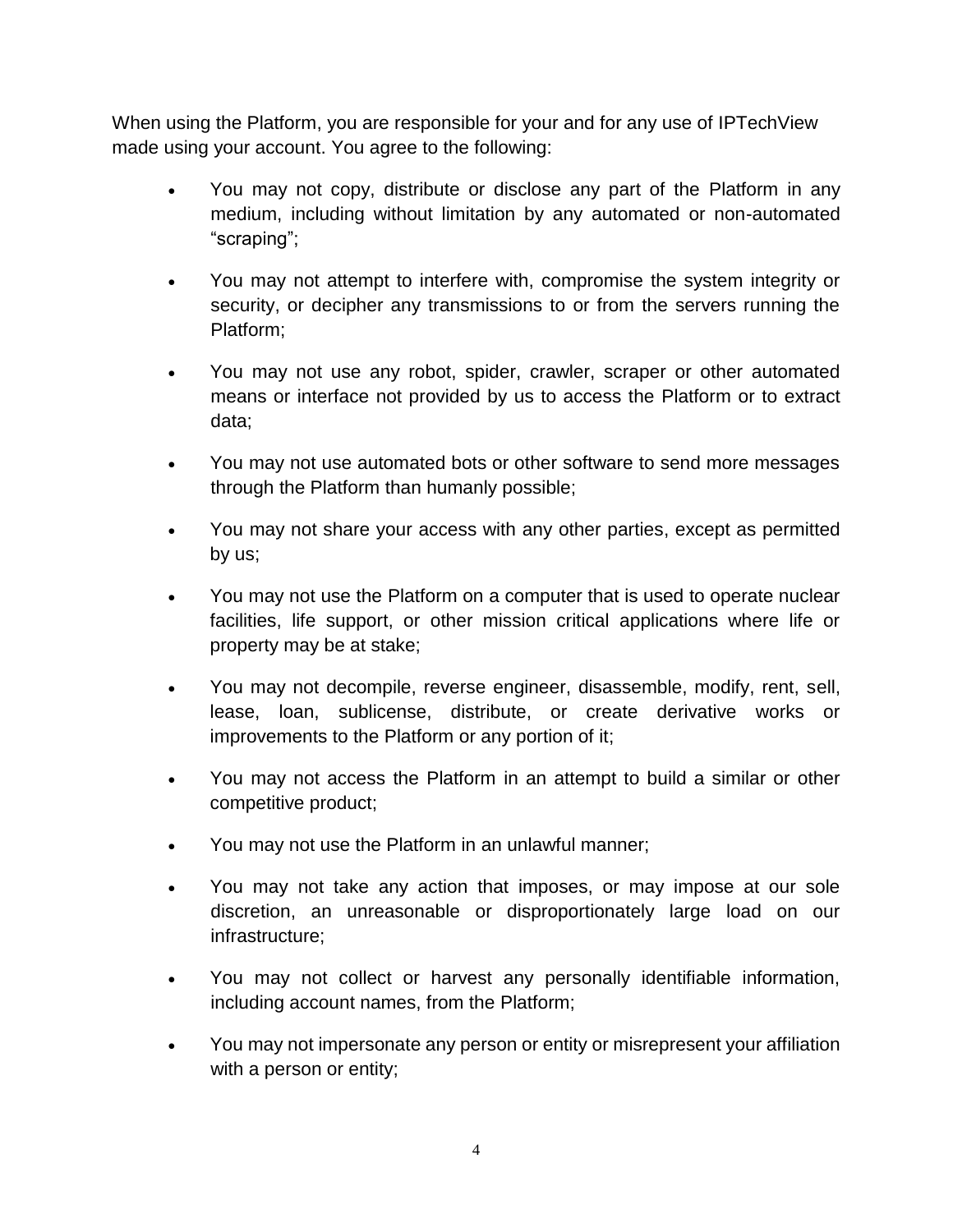- You may not violate or infringe other people's intellectual property, privacy, or other contractual rights while using the Platform;
- You may not violate any requirements, procedures, policies or regulations of networks connected to IPTechView;
- You may not sell, lease, loan, distribute, transfer, or sublicense the Platform or access to it or derive income from the use or provision of the Platform unless enabled through the functionality of the Platform;
- You may not interfere with or disrupt the Platform;
- You may not violate any law or regulation and you solely are responsible for such violations;
- You agree that you will not hold IPTechView responsible for your use of the Platform; and
- You agree not to cause, or aid in, the disruption, destruction, manipulation, removal, disabling, or impairment of any portion of the Platform, including the de-indexing or de-caching of any portion of the Platform from a thirty party's website, such as by requesting its removal from a search engine.

If you are discovered to be undertaking any of the aforementioned actions your privileges to use the Platform may at our discretion be terminated or suspended. Generally, we will provide an explanation for any suspension or termination of your use of any of the Platform, but IPTechView reserves the right to suspend or terminate any account at any time without notice or explanation.

## **9. User Content**

Your ability to submit or transmit any information through the Platform or the Products, including but not limited to data, images, videos, or any other information will be referred to as "User Content" throughout this Agreement. Please be aware that we are not required to host, display, migrate, transmit, or distribute any of your User Content and we may refuse to accept or transmit any User Content. You agree that you are solely responsible for any User Content submitted and you release us from any liability associated with any User Content submitted. We provide industry standard security for the Platform but we cannot guarantee the absolute safety and security of any such User Content. Any User Content found to be in violation of this Agreement or that we determine to be harmful to the Platform may be modified, edited, or removed at our discretion.

When submitting any User Content to the Platform you represent and warrant that you own all rights to the User Content and you have paid for or otherwise have permission to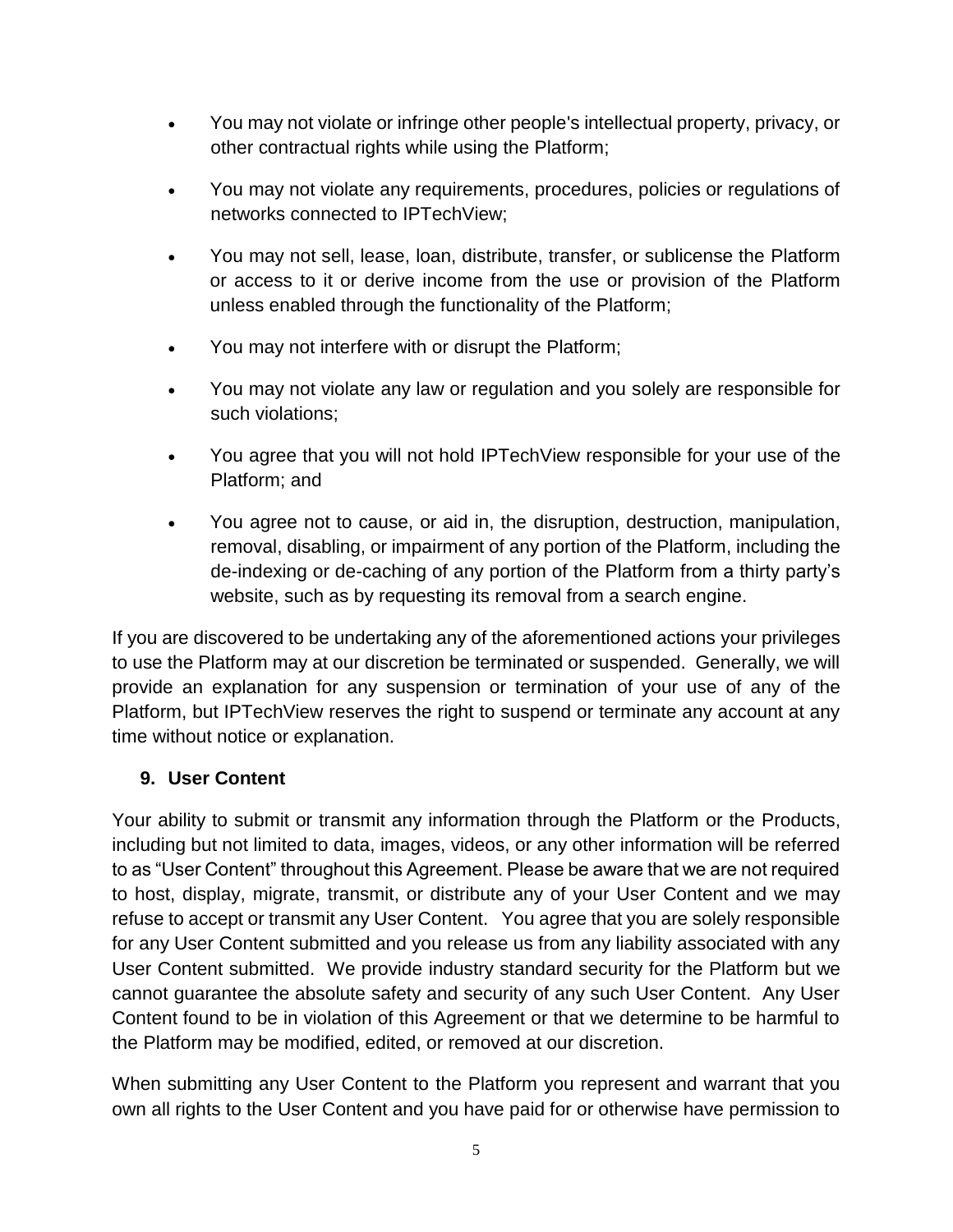use any User Content submitted. Furthermore, you represent and warrant that all User Content is legal and the User Content does not interfere with any third-party rights or obligations.

When you submit any User Content to us, you grant IPTechView, its partners, affiliates, users, representatives and assigns a non-exclusive, limited, fully-paid, royalty-free, revocable, world-wide, universal, transferable, assignable license to display, distribute, store, broadcast, transmit, reproduce, modify, prepare derivative works, or use and reuse all or part of your User Content for the purposes of providing you any services associated with the Platform. Additionally, you grant to IPTechView a worldwide, perpetual, irrevocable, royalty-free license to use and incorporate into the Platform any suggestion, enhancement request, recommendation, correction or other feedback provided by you relating to the operation of the Platform.

## **10.Monitoring User Content**

IPTechView shall have the right, but not the obligation, to monitor all User Content on the Platform at all times, to determine compliance with this Agreement and any guidelines established by us. Without limiting the foregoing, IPTechView shall have the right, but not the obligation, to remove any User Content that IPTechView at its sole discretion. For example, we may remove User Content if we believe that any User Content may harm us or our business interests. We have no obligation to retain or provide you with copies of any User Content after your termination of this Agreement.

## **11.User Content Storage Limits and Usage Information**

The Platform may offer reasonable storage of all User Content. However, all User Content storage is subject to our internal data storage limits. We have no obligation to store any excess User Content and may delete any User Content after ninety days. If you violate any storage limits, IPTechView will notify you and may work with you to bring your usage into conformity with our data storage policies. If, notwithstanding our efforts, you are unable or unwilling to abide by our storage limits, we may invoice you for excess data storage in accordance with our applicable policies. Through the Platform we may collect your usage data and interactions ("Usage Data") with the Platform and the Products. All such Usage Data is considered User Content and shall be subject to the User Content license granted in this Agreement. Where we use your Usage Data for external purposes your Usage Data shall be anonymized.

#### **12.Platform Availability**

Although we try to provide continuous availability to you, we do not guarantee that the Platform will always be available, work, or be accessible at any particular time. Specifically, we do not guarantee any uptime or specific availability of the Platform. You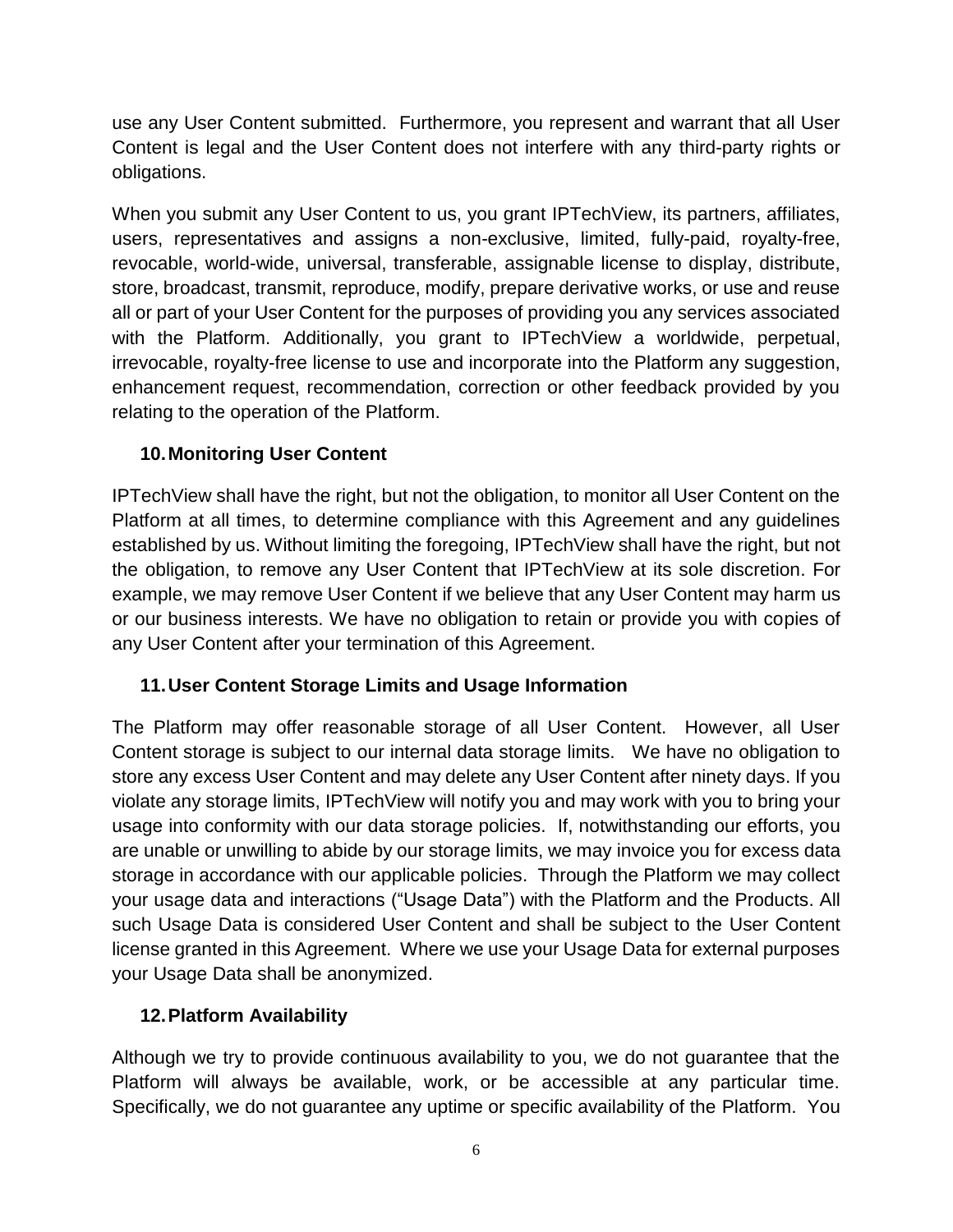agree and acknowledge that the Platform uses remote access and may not always be either 100% reliable or available. Only users who are eligible to use the Platform may do so and we may refuse service or terminate your access at any time. We cannot guarantee that anything found on the Platform will work to the functionality desired by you or give you any desired results.

## **13.Modification of Platform**

We reserve the right to alter, modify, update, or remove the Platform or any portions thereof, at any time. We may conduct such modifications to the Platform for security reasons, intellectual property, legal reasons, or various other reasons at our discretion, and we are not required to explain such modifications or provide you access to previous versions of the Platform. For example, we may provide updates to fix security flaws, or to respond to legal demands. Please note that this is a non-binding illustration of how we might exercise our rights under this section, and nothing in this section obligates us to take measures to update the Platform for security, legal or other purposes.

# **14.Platform Security**

IPTechView implements administrative, physical, and technical safeguards for protection of the security, confidentiality and integrity of your information and all User Content. Those safeguards used or based on industry standards. Aside from such industry standard safeguards, IPTechView can make no guarantees regarding any Platform security or any User Content secured.

## **15.Platform Support**

IPTechView at its discretion may provide user support during normal business hours. Where you have any issues with the Platform please contact us at support@iptechview.com.

#### **16.Free Trials**

You may be able to participate in a free trial subscription by submitting your information along with any additional requirements as set forth by us. The duration of the free trial is listed on the Platform and may change at our discretion. Feel free to try the paid subscription ("Paid Subscription") portions of the Platform during the free trial period at no charge. You may cancel at any time during your free trial period by contacting us at support@iptechview.com. Once your free trial period has expired you will be charged the amount listed for the Paid Subscription plan selected.

## **17.Payments**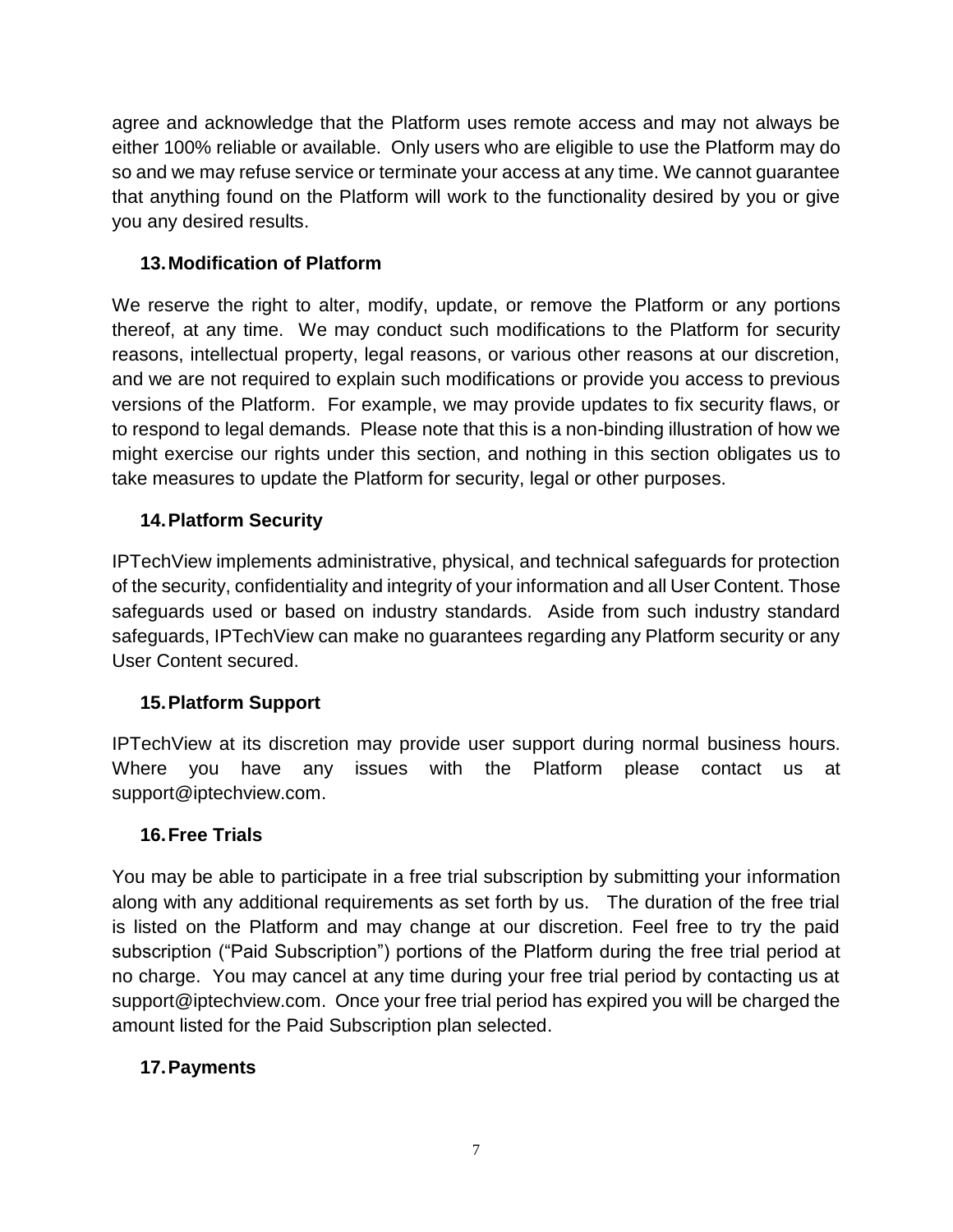You agree to pay for all costs, fees, and taxes listed when purchasing any access to the Platform and any related software. The pricing information for any Paid Subscription shall be listed on the Platform website and within your user account. User authorizes IPTechView or its third-party payment processors to charge their method of payment on file at the time of purchase. Where applicable, you must agree to our third-party payment processors terms and conditions for processing payments. All information that you provide in connection with a purchase or transaction must be accurate, complete, and current. Where you have failed to pay or where payments are overdue, IPTechView may suspend or terminate your access to the paid portions of the Platform, without liability to us.

#### **18. Taxes**

Where IPTechView does not charge you taxes for your Paid Subscription, you agree to pay any and all applicable taxes for your use and purchase of any Paid Subscriptions. Additionally, where requested by us, you agree to provide us tax documentation to support any claims of on-time tax payment.

# **19.Subscription Plans and Renewals**

For your convenience when you sign up for a free trial via the Platform, your payment information shall be logged, after the expiration of your free trial your account will be automatically billed the Paid Subscription amount so that you may continue using the paid portions of the Platform requested. IF YOUR ACCOUNT IS IN A FREE TRIAL PERIOD, IPTECHVIEW MAY CHARGE YOU AUTOMATICALLY AT THE END OF THE FREE TRIAL ("INITIAL SUBSCRIPTION"), UNLESS YOU NOTIFY US THAT YOU WANT TO CANCEL YOUR FREE TRIAL BY EMAIL AT SUPPORT@IPTECHVIEW.COM OR BY CANCELLING VIA YOUR ACCOUNT DASHBOARD. ADDITIONALLY, YOU AUTHORIZE US TO BILL YOU ON A RECURRING BASIS AFTER YOUR FREE TRIAL AND AGREE THAT AT THE EXPIRATION OF YOUR INITIAL SUBSCRIPTION PERIOD, YOUR SUBSCRIPTION SHALL AUTOMATICALLY RENEW FOR ADDITIONAL SUBSCRIPTION PERIODS (OF THE SAME LENGTH AS YOUR INITIAL SUBSCRIPTION) UNTIL WE ARE NOTIFIED OTHERWISE. YOU AGREE THAT NO ADDITIONAL CONSENT IS REQUIRED BY YOU TO CHARGE YOUR PREFERRED PAYMENT METHOD AUTOMATICALLY AND ON AN AUTOMATICALLY RENEWABLE BASIS FOR THE PAID SUBSCRIPTION PLAN SELECTED BY YOU. Where you have failed to renew your access before the expiration of your Initial Subscription please be aware that your access to the Platform may be suspended or terminated.

## **20.Pricing and Price Increases**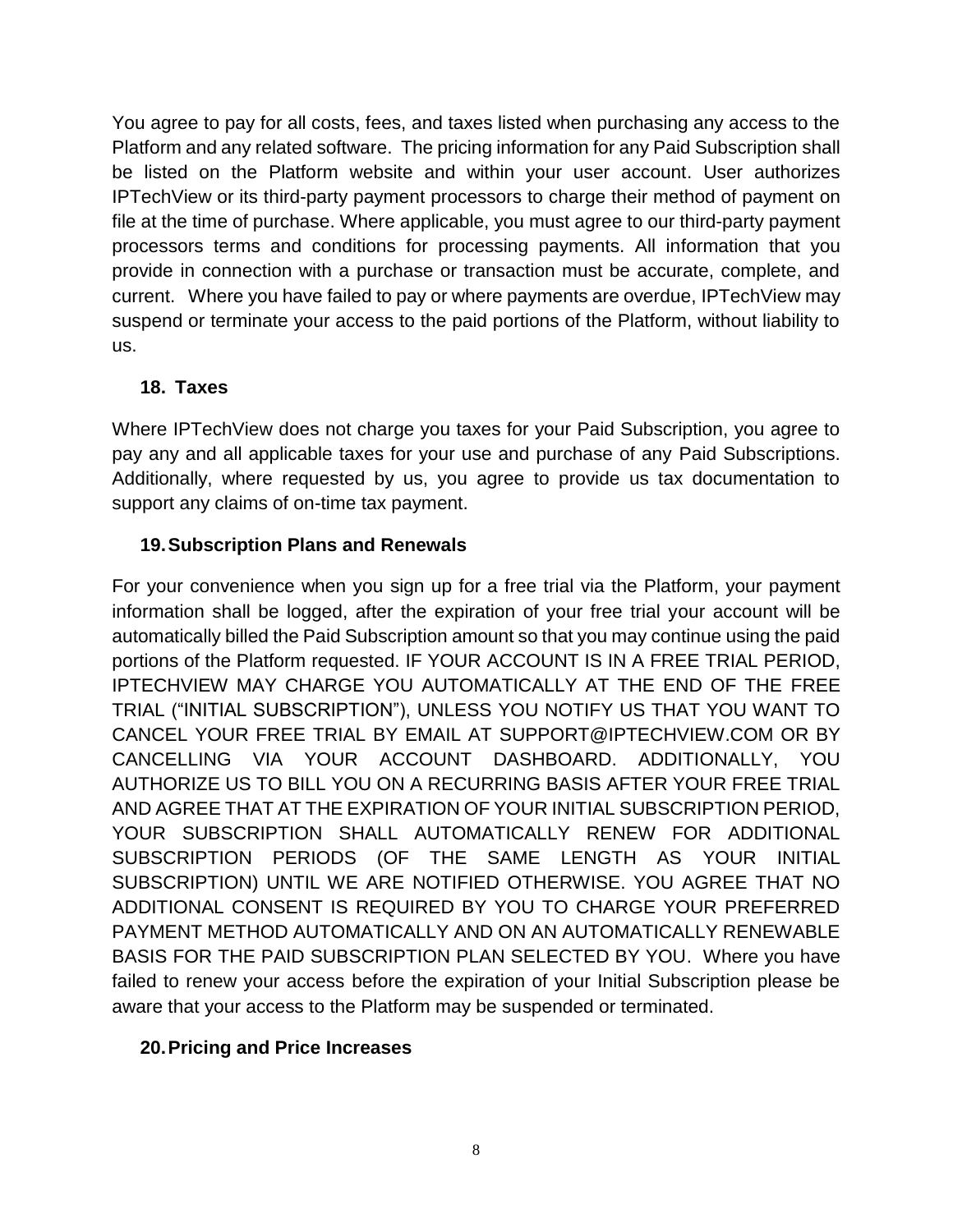The pricing for all Paid Subscriptions is listed on the IPTechView website or within your account. Please be aware that all pricing for Paid Subscriptions are billable on a recurring basis and may renew automatically. IPTechView may increase the price of any Paid Subscriptions, at our discretion and we reserve the right to do so at any time. In the event of a price increase, IPTechView shall notify you and you will have the chance to accept or reject any price increase before the Paid Subscription renewal. Please notify us if you intend to reject a price increase. Where you have rejected a price increase, upon the expiration of your Paid Subscription, portions of the Platform may become immediately unavailable. You agree that IPTechView has no obligation to offer any services for the price originally offered to you at sign up.

## **21.Paid Subscription Cancellations and Refunds**

Users may cancel their Paid Subscription at any time by emailing support@iptechview.com or by using their account dashboard. Users who have purchased an annual Paid Subscription shall have thirty (30) days ("Refund Window") from the initial purchase date to request a refund. Where a refund is requested, within the Refund Window, users shall be granted a full refund. After the lapse of the Refund Window, no additional refunds shall be granted to any users. Please be aware that no refunds shall be granted for any monthly Paid Subscriptions. Upon cancellation of a monthly Paid Subscription functionality will be maintained until the end of the corresponding month; however, upon cancellation of a Paid Subscription, portions of the Platform may become immediately inaccessible. Additionally, some User Content stored within the Paid Subscription portion of the Platform may be removed or deleted. Where your Paid Subscription has been cancelled or has expired, we have no liability to you for any deleted, modified, or removed User Content. Additionally, there will be no obligation for us to assist you in the migration of any User Content or associated data.

## **22.Intellectual Property**

The name "IPTechView," the IPTechView Platform along with the design of the IPTechView Platform, Mx-MSP Platform and any text, writings, images, templates, scripts, graphics, interactive features and any trademarks or logos contained therein ("Marks"), are owned by or licensed to IPTechView, subject to copyright and other intellectual property rights under US and foreign laws and international conventions. IPTechView reserves all rights not expressly granted in and to the Platform. You agree to not engage in the use, copying, or distribution anything contained within the Platform unless we have given express written permission.

## **23.Idea Submission**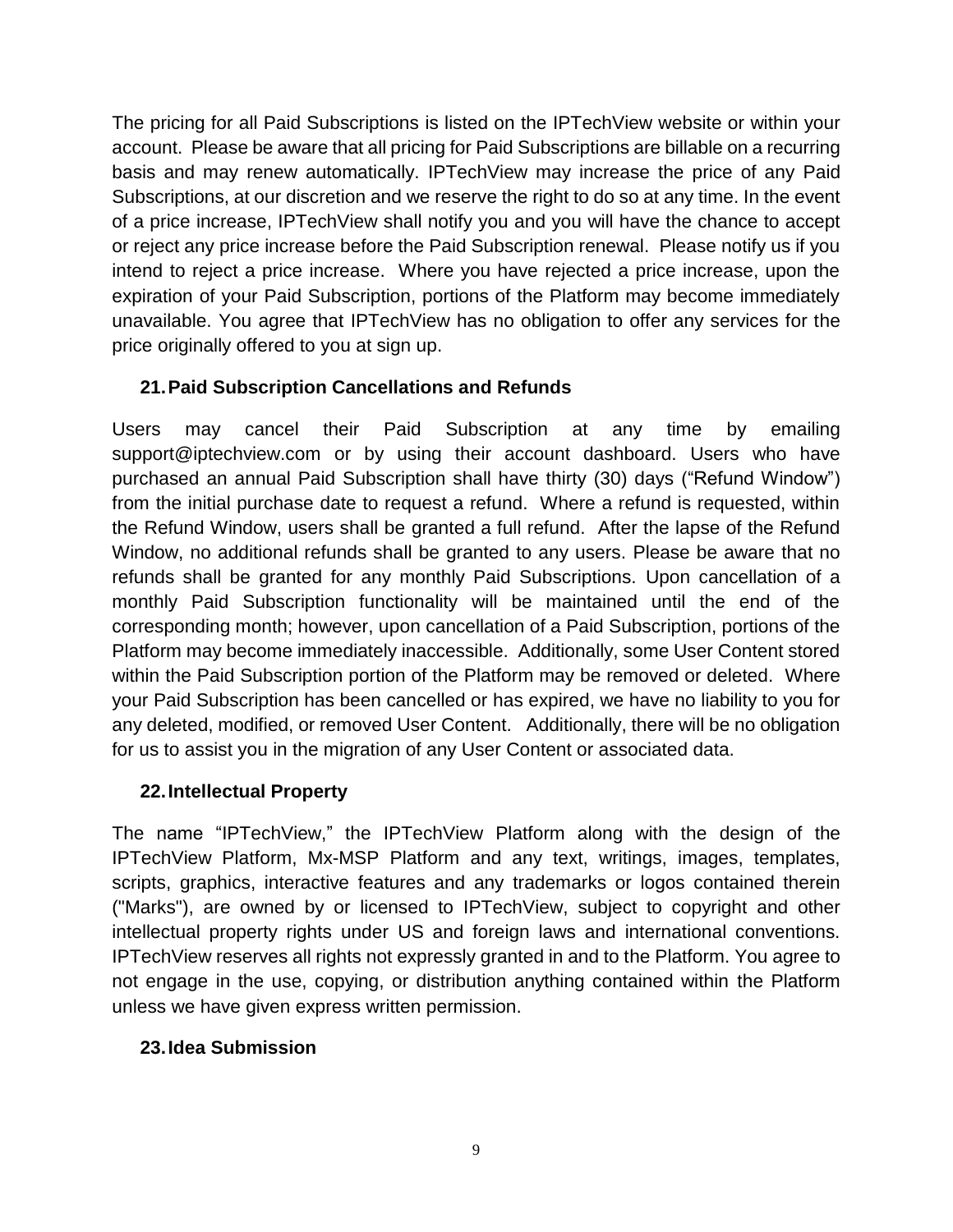In order for IPTechView to better serve our customer's needs, users can submit ideas or feedback, including but not limited to ideas relating to processes, technologies, product enhancements, suggestions, content or product names ("Submissions"). By providing any Submissions, you agree to the following: (1) your Submissions and their contents will automatically become the property of IPTechView, without any compensation to you; (2) IPTechView may use or redistribute the Submissions and their contents for any purpose and in any way; (3) there is no obligation for IPTechView to review the Submission; and (4) there is no obligation to keep any Submissions confidential.

## **24.Representations and Warranties**

THE PLATFORM IS PROVIDED ON AN "AS IS", "AS AVAILABLE" AND "WITH ALL FAULTS" BASIS. TO THE FULLEST EXTENT PERMISSIBLE BY LAW, NEITHER IPTECHVIEW, NOR ANY OF OUR EMPLOYEES, MANAGERS, OFFICERS, ASSIGNS, AFFILIATES, OR AGENTS MAKE ANY REPRESENTATIONS OR WARRANTIES OR ENDORSEMENTS OF ANY KIND WHATSOEVER, EXPRESS OR IMPLIED, AS TO: (1) THE PLATFORM; (2) ANY INFORMATION PROVIDED VIA THE PLATFORM; OR (3) SECURITY ASSOCIATED WITH THE TRANSMISSION OF INFORMATION TO IPTECHVIEW, OR VIA THE PLATFORM. IN ADDITION, WE DISCLAIM ALL WARRANTIES, EXPRESS OR IMPLIED, INCLUDING, BUT NOT LIMITED TO, THE WARRANTIES OF MERCHANTABILITY, FITNESS FOR A PARTICULAR PURPOSE, NON-INFRINGEMENT, TITLE, CUSTOM, TRADE, QUIET ENJOYMENT, SYSTEM INTEGRATION, AND FREEDOM FROM COMPUTER VIRUS.

IPTECHVIEW DOES NOT REPRESENT OR WARRANT THAT THE PLATFORM WILL BE ERROR-FREE OR UNINTERRUPTED; THAT DEFECTS WILL BE CORRECTED; OR THAT THE PLATFORM OR THE SERVER THAT MAKES THE PLATFORM AVAILABLE IS FREE FROM ANY HARMFUL COMPONENTS. IPTECHVIEW DOES NOT MAKE ANY REPRESENTATIONS OR WARRANTIES THAT THE INFORMATION (INCLUDING ANY INSTRUCTIONS) ON THE PLATFORM IS ACCURATE, COMPLETE, OR USEFUL. IPTECHVIEW DOES NOT WARRANT THAT YOUR USE OF THE PLATFORM IS LAWFUL IN ANY PARTICULAR JURISDICTION, AND IPTECHVIEW SPECIFICALLY DISCLAIMS ANY SUCH WARRANTIES.

## **25.Limitation of Liability**

IN NO EVENT SHALL IPTECHVIEW, ITS OFFICERS, DIRECTORS, EMPLOYEES, AFFILIATES, OR AGENTS, BE LIABLE TO YOU FOR ANY DIRECT, INDIRECT, INCIDENTAL, SPECIAL, PUNITIVE, OR CONSEQUENTIAL DAMAGES, WHETHER BASED ON WARRANTY, CONTRACT, TORT (INCLUDING NEGLIGENCE), OR ANY OTHER LEGAL THEORY, AND WHETHER OR NOT THE IPTECHVIEW IS ADVISED OF THE POSSIBILITY OF SUCH DAMAGES, RESULTING FROM (1) YOUR USE OR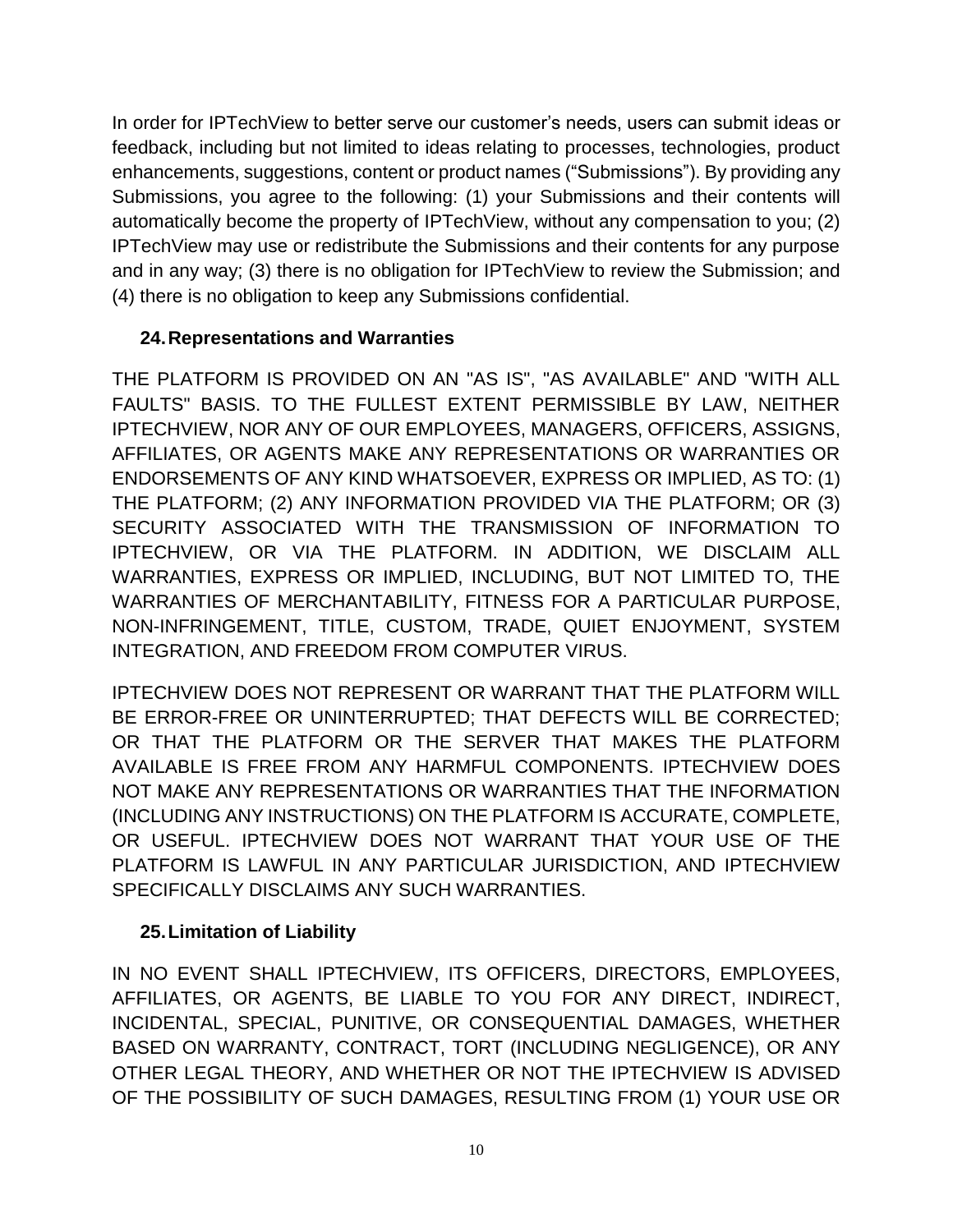INABILITY TO USE THE PLATFORM OR ANY ERRORS, MISTAKES, OR INACCURACIES FOUND WITHIN THE PLATFORM, (2) ANY PERSONAL INJURY OR PROPERTY DAMAGE, OF ANY NATURE WHATSOEVER, RESULTING FROM YOUR ACCESS TO AND USE OF THE PLATFORM, (3) ANY INTERRUPTION, MISINFORMATION, INCOMPLETE INFORMATION, OR CESSATION OF TRANSMISSION TO OR FROM THE PLATFORM TO YOU, (4) ANY BUGS, VIRUSES, TROJAN HORSES, OR THE LIKE, WHICH MAY BE TRANSMITTED TO OR THROUGH THE PLATFORM VIA A THIRD-PARTY, (5) ANY FAILURES OR DISRUPTIONS WHETHER INTENTIONAL OR UNINTENTIONAL, OR (6) ANY ACTION TAKEN IN CONNECTION WITH ANY THIRD-PARTY COPYRIGHT OR OTHER INTELLECTUAL PROPERTY OWNERS. THE FOREGOING LIMITATION OF LIABILITY SHALL APPLY TO THE FULLEST EXTENT PERMITTED BY LAW IN THE APPLICABLE JURISDICTION. SOME STATES DO NOT ALLOW THE LIMITATION OR EXCLUSION OF LIABILITY FOR INCIDENTAL OF CONSEQUENTIAL DAMAGES, SO THE ABOVE LIMITATION OR EXCLUSION MAY NOT APPLY TO YOU. YOU MAY ALSO HAVE OTHER LEGAL RIGHTS THAT VARY FROM STATE TO STATE. SPECIFICALLY, IN THOSE JURISDICTIONS NOT ALLOWED, WE DO NOT DISCLAIM LIABILITY FOR: (1) DEATH OR PERSONAL INJURY CAUSED BY IPTV'S NEGLIGENCE OR THAT OF ANY OF ITS OFFICERS, EMPLOYEES OR AGENTS; (2) FRAUDULENT MISREPRESENTATION; OR (3) ANY LIABILITY WHICH IT IS NOT LAWFUL TO EXCLUDE EITHER NOW OR IN THE FUTURE. WHERE A TOTAL DISCLAIMER OF LIABILITY IS DISALLOWED YOU AGREE THAT OUR TOTAL LIABILITY TO YOU SHALL NOT EXCEED THE AMOUNTS YOU HAVE PAID IN THE PAST SIX (6) MONTHS TO USE THE PLATFORM OR ONE HUNDRED USD.

#### **26.Indemnity**

You agree to defend, indemnify and hold harmless IPTechView, its officers, directors, employees, affiliates, and agents, from and against any and all claims, damages, obligations, losses, liabilities, costs or debt, and expenses (including but not limited to attorney's fees) arising from:

- your use of and access to the IPTechView Platform;
- your violation of any term of this Agreement; or
- your violation of any third-party right, including without limitation any copyright, property, or contractual right.

This defense and indemnification obligation will survive this Agreement and your use of the IPTechView Platform. You also agree that you have a duty to defend us against such claims and we may require you to pay for an attorney(s) of our choice in such cases. You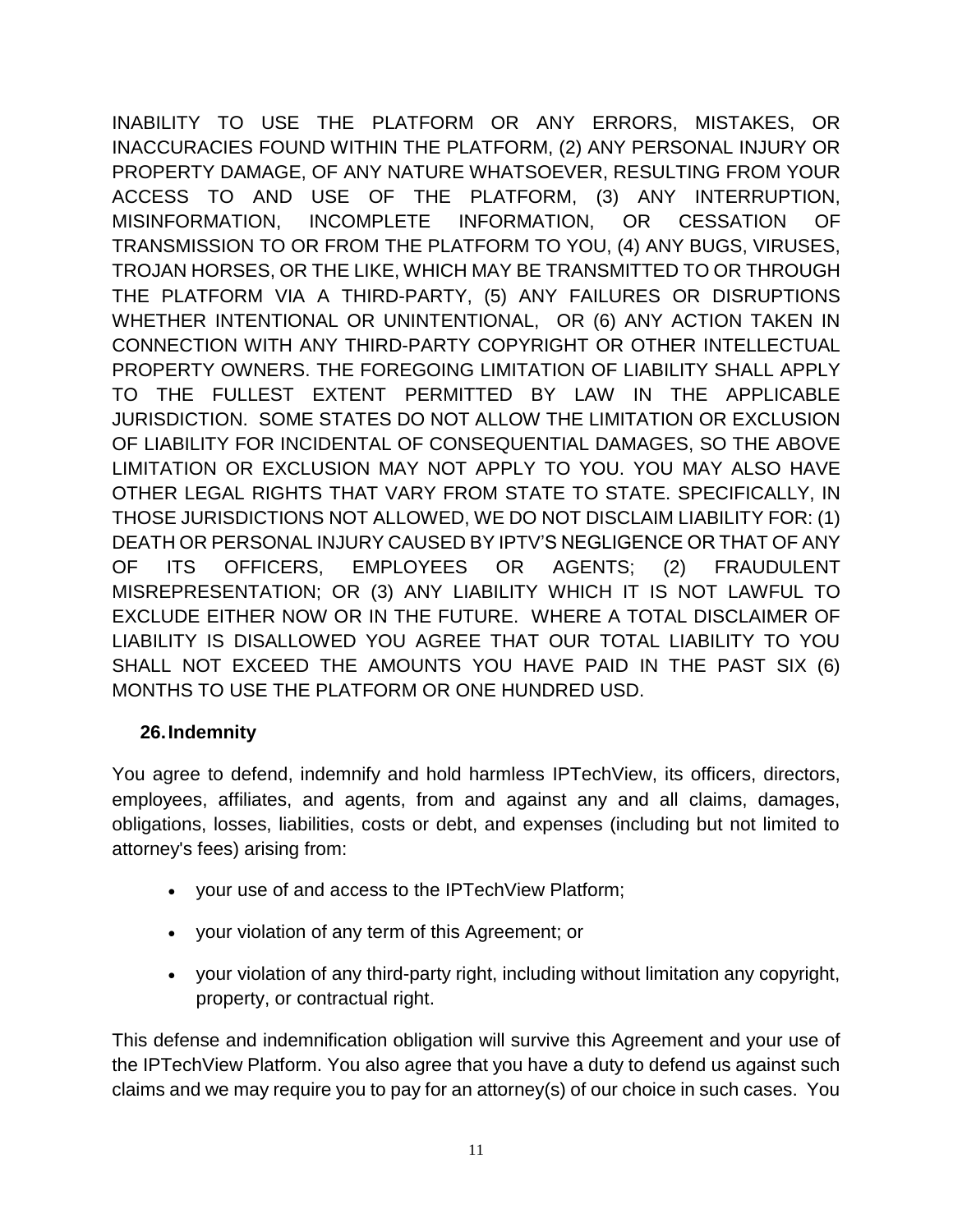agree that this indemnity extends to requiring you to pay for our reasonable attorneys' fees, court costs, and disbursements. In the event of a claim such as one described in this paragraph, we may elect to settle with the party/parties making the claim and you shall be liable for the damages as though we had proceeded with a trial.

# **27.Copyrights**

We take copyright infringement very seriously. If you believe that any content owned by you has been infringed upon please send us a message which contains:

- Your name.
- The name of the party whose copyright has been infringed, if different from your name.
- The name and description of the work that is being infringed.
- The location on the Platform of the infringing copy.
- A statement that you have a good faith belief that use of the copyrighted work described above is not authorized by the copyright owner (or by a third-party who is legally entitled to do so on behalf of the copyright owner) and is not otherwise permitted by law.
- A statement that you swear, under penalty of perjury, that the information contained in this notification is accurate and that you are the copyright owner or have an exclusive right in law to bring infringement proceedings with respect to its use.

You must sign this notification and send it to our Copyright Agent: Copyright Agent of IPTechView, support@iptechview.com.

## **Counter Notice**

In the event that you receive a notification from IPTechView stating content posted by you has been subject to a copyright takedown notice, you may respond by filing a counternotice pursuant to the DMCA. Your counter-notice must contain the following:

- Your name, address, email and physical or electronic signature.
- The notification reference number (if applicable).
- Identification of the material and its location before it was removed.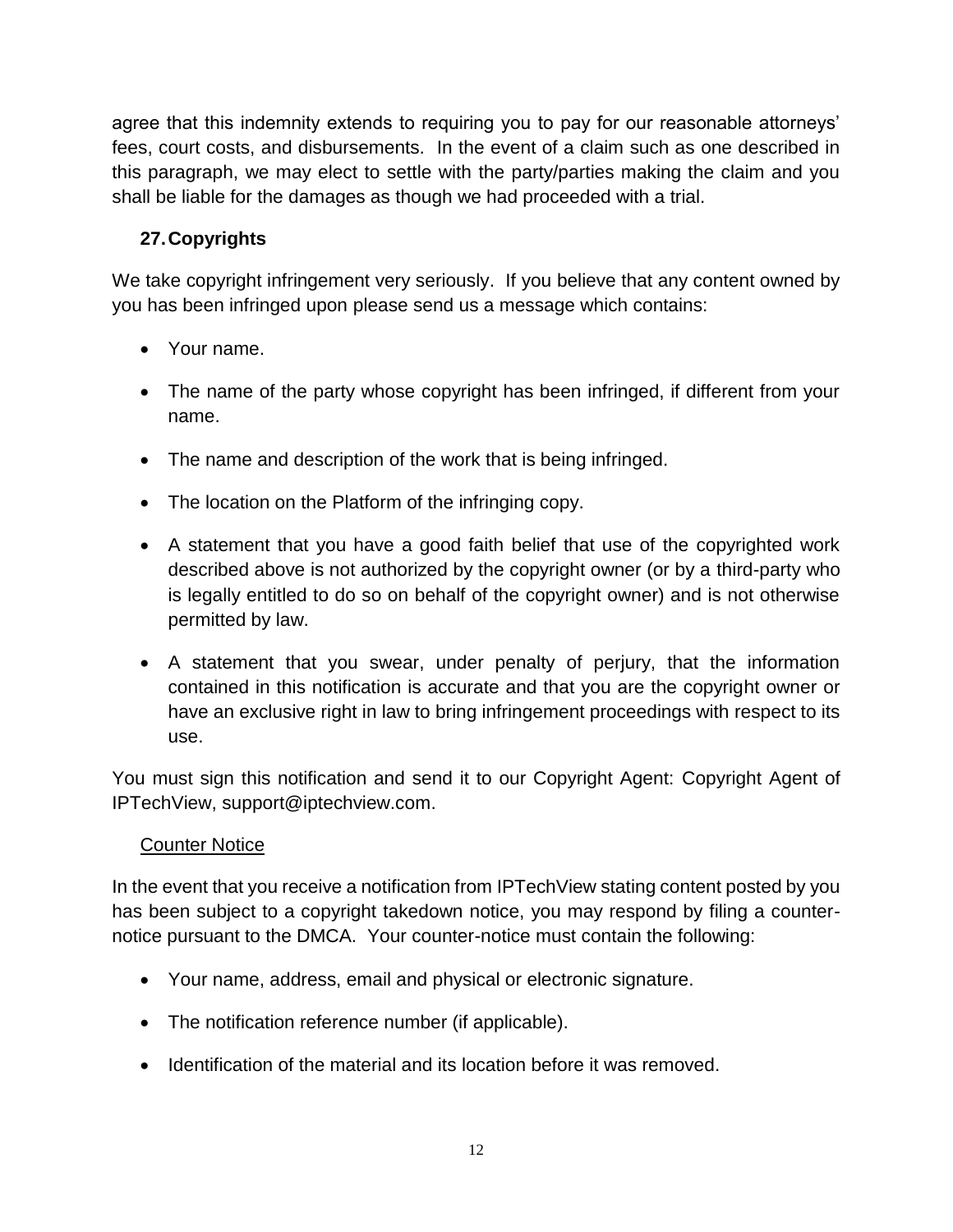- A statement under penalty of perjury that the material was removed by mistake or misidentification.
- Your consent to the jurisdiction of a federal court in the district where you live (if you are in the U.S.), or your consent to the jurisdiction of a federal court in the district where your service provider is located (if you are not in the US).
- Your consent to accept service of process from the party who submitted the takedown notice.

Please be aware that we may not take any action regarding your counter-notice unless your notification strictly complies with the foregoing requirements. Please send this counter-notice in accordance with the takedown notice instructions above.

#### **28.Choice of Law**

This Agreement shall be governed by the laws in force in the state of California. The offer and acceptance of this contract is deemed to have occurred in the state of California.

#### **29.Disputes**

Any dispute relating in any way to your visit to the Platform or the Platform shall be submitted to confidential arbitration in San Diego, CA. Arbitration under this Agreement shall be conducted pursuant to the applicable Commercial Rules ("Rules") then prevailing at the American Arbitration Association. Arbitration shall be conducted in English by one (1) arbitrator as selected pursuant to the Rules; the arbitrator's award shall be final and binding and may be entered as a judgment in any court of competent jurisdiction. Each party shall be responsible for their own arbitration fees and costs. To the fullest extent permitted by applicable law, no arbitration under this Agreement shall be joined to an arbitration involving any other party subject to this Agreement, whether through class action proceedings or otherwise. Where permitted by the Rules, both parties may make any and all appearances telephonically or electronically. You agree that regardless of any statute or law to the contrary, any claim or cause of action arising out of, related to or connected with the use of the Platform or this Agreement must be filed within one (1) year after such claim or cause of action arose or be forever banned. Notwithstanding the foregoing, either party may seek equitable relief to protect its interests (including but not limited to injunctive relief), or make a claim for nonpayment, in a court of appropriate jurisdiction, and issues of intellectual property ownership or infringement may be decided only by a court of appropriate jurisdiction and not by arbitration. In the event that the law does not permit the abovementioned dispute to be resolved through arbitration or if this arbitration agreement is unenforceable, you agree that any actions and disputes shall be brought solely in a court of competent jurisdiction located within San Diego County, CA.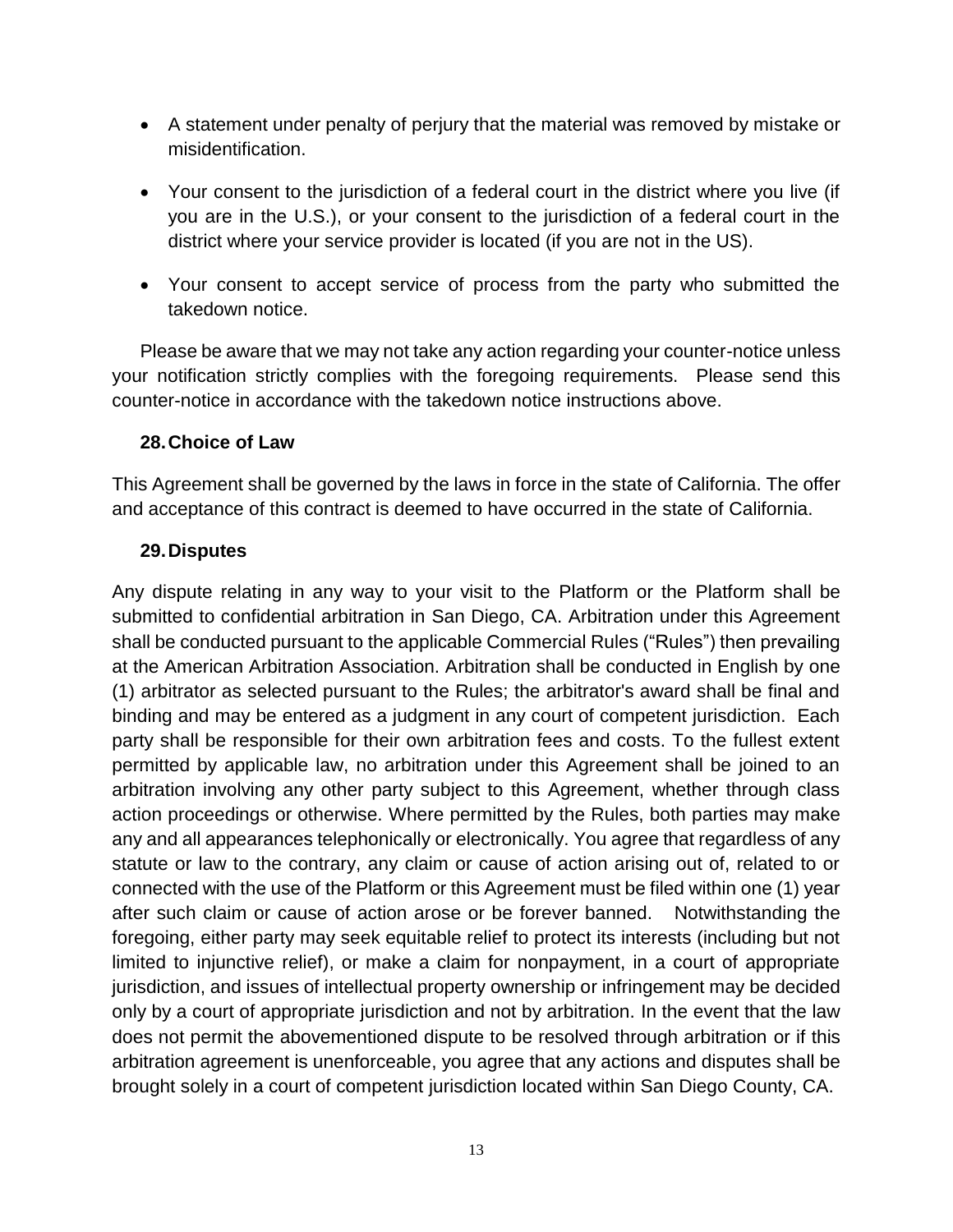#### **30.Class Action Waiver**

You and IPTechView agree that any proceedings to resolve or litigate any dispute whether through a court of law or arbitration shall be solely conducted on an individual basis. You agree that you will not seek to have any dispute heard as a class action, representative action, collective action, or private attorney general action. This class action waiver does not apply to New Jersey residents.

#### **31.Severability**

In the event that a provision of this Agreement is found to be unlawful, conflicting with another provision of the Agreement, or otherwise unenforceable, the Agreement will remain in force as though it had been entered into without that unenforceable provision being included in it.

If two or more provisions of this Agreement or any other agreement you may have with IPTechView are deemed to conflict with each other's operation, IPTechView shall have the sole right to elect which provision remains in force.

#### **32.Non-Waiver**

We reserve all rights permitted to us under this Agreement as well as under the provisions of any applicable law. Our non-enforcement of any particular provision or provisions of this Agreement or the any applicable law should not be construed as our waiver of the right to enforce that same provision under the same or different circumstances at any time in the future.

#### **33.Assignment and Survival**

You may not assign your rights and/or obligations under this Agreement to any other party without our prior written consent. We may assign our rights and/or obligations under this Agreement to any other party at our discretion. All portions of this Agreement that would reasonably be believed to survive termination shall survive and remain in full force upon termination, including but not limited to the Limitation of Liabilities, Representation and Warranties, Licensing, Indemnification, and Arbitration sections.

#### **34.Termination**

You may cancel your Paid Subscription at any time via your IPTechView dashboard or contacting us at support@iptechview.com. Any refunds are subject to the refund terms contained in this Agreement. Please be aware that upon termination of your account, access to portions of the Platform may be become immediately disabled. We may terminate this Agreement with you if we determine that: (1) you have violated any applicable laws while using the Platform; (2) if you have violated any portion of this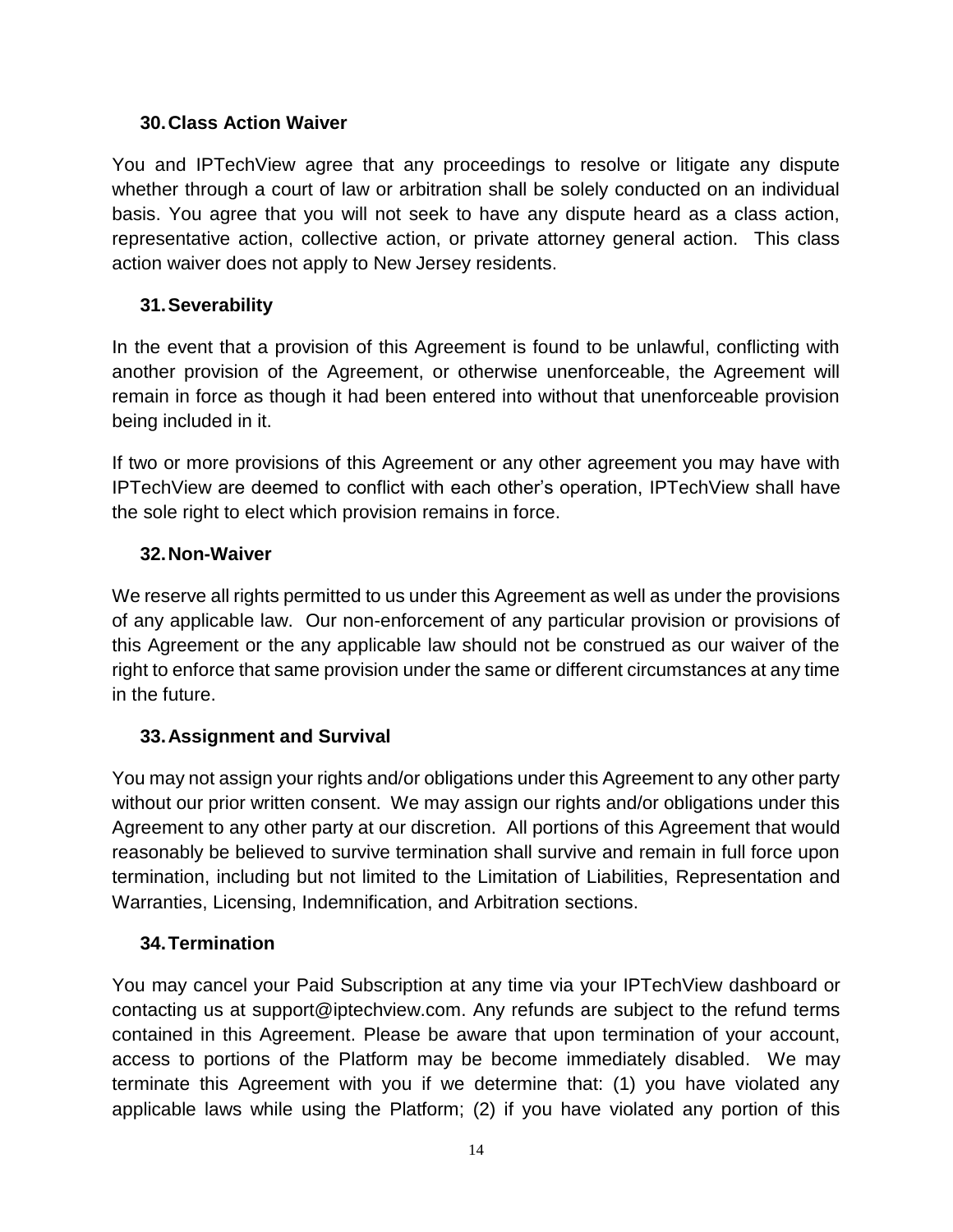Agreement or any of the Platform policies; or (3) if we believe that any of your current or future actions may legally harm IPTechView, our business interests or a third-party, at our discretion. In the event of termination, we will strive to provide you with a timely explanation; however, we are not required to do so.

# **35.Entire Agreement**

This Agreement along with the Privacy Policy and any other supporting agreements provided by IPTechView constitute the complete and exclusive understanding and agreement between the parties regarding the subject matter herein and supersede all prior or contemporaneous agreements or understandings written or oral, relating to its subject matter. Any waiver, modification or amendment of any provision of this Agreement will be effective only if in writing and signed by a duly authorized representative of each party. Where this Agreement conflicts with our Privacy Policy or any other documentation listed on our website this Agreement shall supersede and control.

# **36.Amendments**

We may amend this Agreement from time to time. When we amend this Agreement, we will update this page and indicate the date that it was last modified or we may email you. You may refuse to agree to the amendments, but if you do, you must immediately cease using the Platform.

## **37.Electronic Communications**

The communications between you and IPTechView use electronic means, whether you visit the Platform or send IPTechView e-mails, or whether IPTechView posts notices on the Platform or communications with you via mobile notifications or e-mail. For contractual purposes, you (1) consent to receive communications from IPTechView in an electronic form; and (2) agree that all terms, conditions, agreements, notices, disclosures, and other communications that IPTechView provides to you electronically satisfy any legal requirement that such communications would satisfy if it were to be in writing. The foregoing does not affect your statutory rights.

## **38.Export Controls**

The Platform and the underlying information and technology may not be downloaded, accessed, or otherwise exported or re-exported (1) into (or to a national or resident of) any country to which the U.S. has currently embargoed goods; or (2) to anyone on the U.S. Treasury Department's list of Specially Designated Nationals or the U.S. Commerce Department's Table of Deny Orders. By downloading or using the Platform, you agree to the foregoing and you represent and warrant that you are not located in, under the control